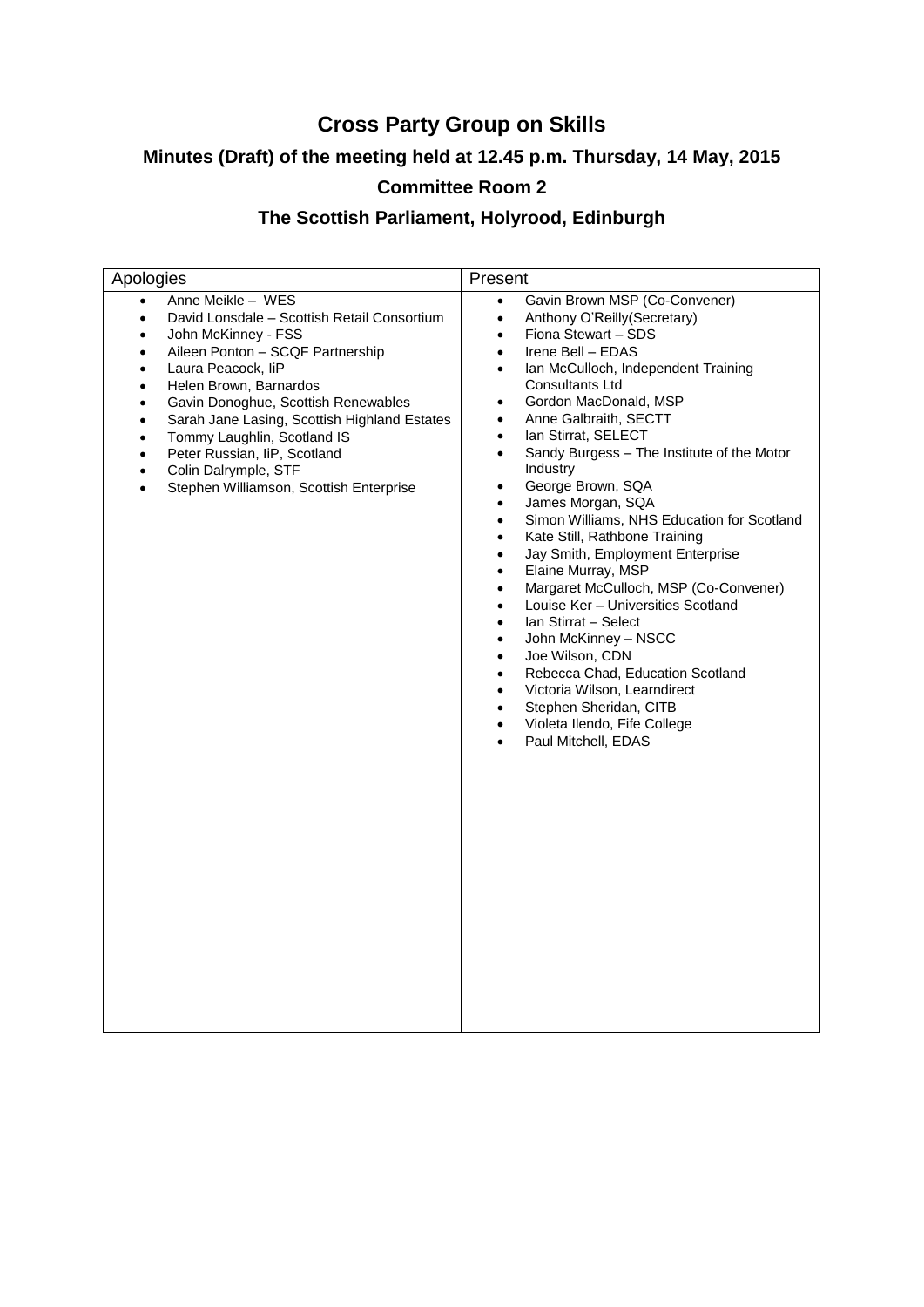# **1. Agenda Item 1**

#### **Welcome**

1.1 Gavin Brown MSP as Co-Convenor opened the Annual General Meeting and welcomed members. Mr Brown thanked Jay Smith of Employment Enterprise who were the meeting sponsors.

## **2. Agenda Item 2**

#### **Apologies & matters arising**

2.1 Mr Brown noted a number of apologies from Members. There were no matters arising from the previous minutes

#### **3. Agenda Item 3**

#### **AGM**

3.1 Mr. Brown asked the group if there were any nominations for the post of Co- Convenor. Gordon MacDonald, MSP nominated Gavin Brown, MSP and Margaret McCulloch, MSP was nominated by Elaine Murray MSP. The nominations were seconded and carried unanimously.

3.3 As there was no further business for the AGM, Mr Brown formally closed the AGM meeting and returned to the meeting agenda, welcoming Tony Stapleton of the South Lanarkshire Energy Academy to address members.

#### **4. Presentations**

Tracy Blake and Gillian Mitchell then delivered a presentation on South Lanarkshire Energy Academy and the Rural Energy Academy respectively.

Tracy opened the presentation by giving an overview and aims and objectives saying that the academy was a key feature of South Lanarkshire's local economic strategy. Key aims were to harness training and employment opportunities for local unemployed people. Some of the main points of the presentation were:

- Clients can develop lifelong transferrable skills
- Employers become a network committed to social inclusion and community regeneration
- Clients were spread over a large geographic area
- Clients also faced multiple barriers including access to transport, limited access to training facilities and issues ranging from depression, stress and low confidence to literacy and numeracy problems and low skills levels

Members observed that there were difficulties engaging females to the Academy and it was pointed out that this was similar to the construction industry. The Academy was working closely with Skills Development Scotland to address these problems and encourage people into sustainable rather than subsidised jobs.